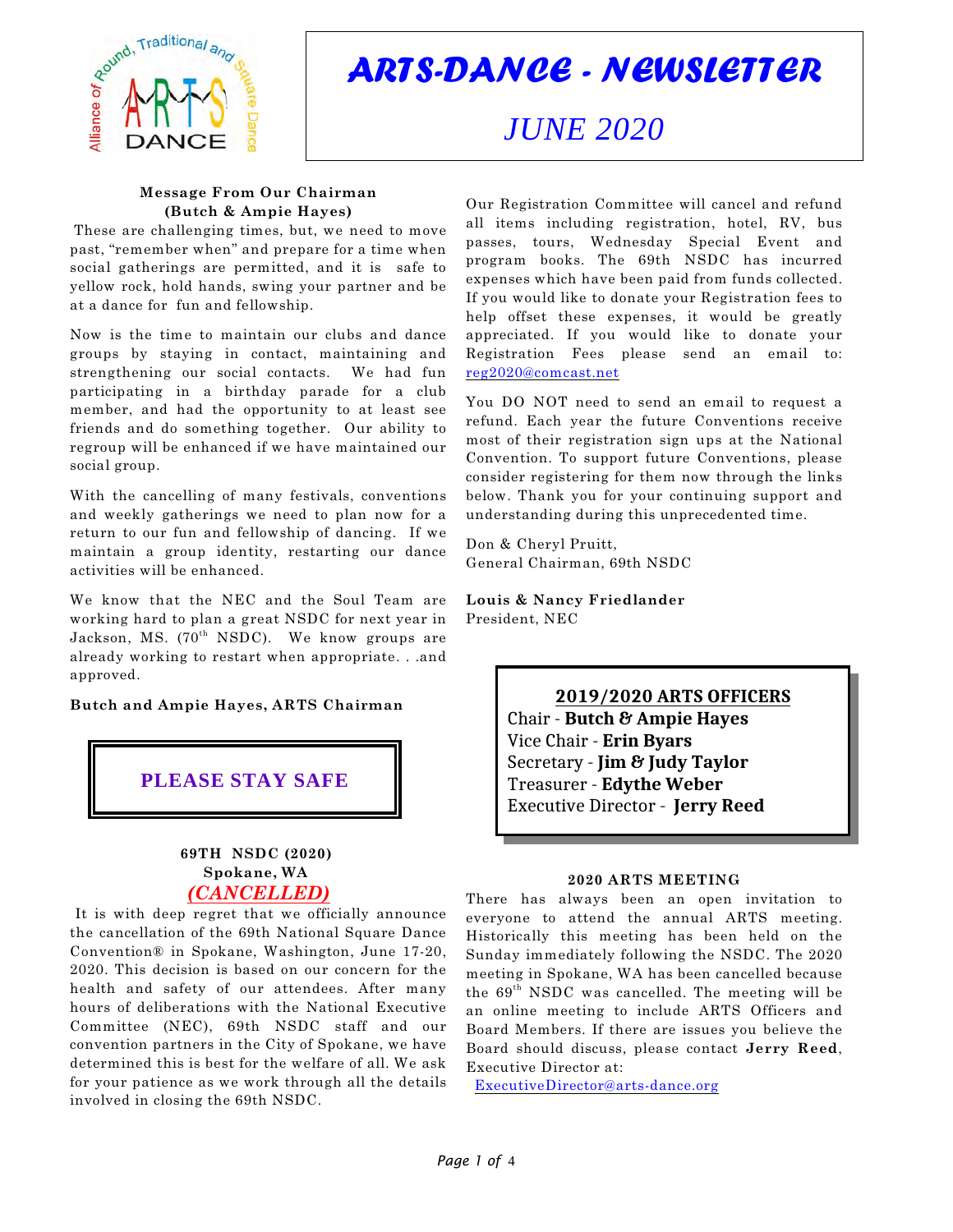# **37th IAGSDC CONVENTION (2020) Denver, CO**  *(CANCELLED)*

Dear square dance family,

We want to thank you from the bottom of our hearts for the patience and grace you have offered over the last couple of months. This has given us the time we needed to pursue many possible strategies for the 2020 IAGSDC Convention, and to work with the many entities who have been involved in this year's event.

Take A Peak, the 2020 IAGSDC Convention, has been canceled.

We know this will come as a disappointment to many of you. We all cherish our annual family reunion so much that losing this chance to connect is a hard blow—especially during these socially distanced times when we're all craving community connections. As expressed in our previous communications, the health and safety of our attendees is our number one priority, and we are unable to assure dancers of a safe experience over the July 4th weekend.

We're sure you have many questions for us about what happens next. The next section of this email includes answers to many of those questions. Please be assured that we will continue to be in contact with you as we have more information to provide.

What will happen to my registration fee? As you might expect, hosting a convention requires expenditures prior to the event. We're currently evaluating finances and options to recover these expenditures to refund as much of your fees as possible (including registration, Fun Badge Tour, signature event, tours and Book of Mormon). We will be reaching out in a separate communication in the near future regarding the refund process and time line.

What about my flights and hotel reservations? Your flights and room reservations were made directly with the airline and hotel, so any modifications or cancellations will have to go directly through them. The Hyatt Regency (host hotel) indicates that they will be canceling all reservations in the Take A Peak room block. If you do not receive a cancellation email by June 1st, please follow up with them directly. For those of you who had booked additional room nights at our overflow hotel, don't forget to confirm cancellation of your reservations at both locations. While they are both Hyatt properties, they are separate entities and cancellation at one will not cancel your reservation at the other.

I'm registered for GCA Callers School. What should I do? The 2020 GCA Callers School is also canceled. On May 12, GCA members may check the GCA website and their email for more details concerning registration for the Callers School, GCA calling spots at convention, and plans for the Annual General Meeting.

What's next? The Take A Peak planning committee will continue working on reviewing all aspects of the convention. There have been years of planning, so it will take some time for us to resolve all of the pieces (e.g., tours, diversity stipends, pre-ordered shirts, etc.). We will be sure to reach out again soon with more information and updates. In the meantime, reach out to us at takeapeak2020@gmail.com with any questions. That said, please be patient with us. Our committee has been working on this event since 2016 and, like many of you, we are devastated that this is the outcome of years of planning.

So… no Convention means nothing's happening over July 4th weekend, right? Nope! The planning committee is working on some creative ideas for connecting dancers virtually through fun and interactive events. We'll unveil our plans as they develop in the near future.

Thanks again for your understanding and we can't wait to be back with all of you on the dance floor!

Yellow Rocks,

**Kelly Shortandqueer and Rick Schoenhals** Take A Peak Co-Chairs

## **Video Promotion Project (TV and Online)**

There has been considerable discussion of a project to produce videos for use online, particularly Facebook. The ARTS agreed to take the lead on this project and the plan was to begin production in late 2019 and early 2020. The plan was for the videos to be designed to provide information about why the public should learn to square dance and how to find lessons or dance locations.

In the September 2019 ARTS newsletter we provided details of the project. Work was progressing until early 2020. At that time the world wide COVID-19 pandemic struck. Among the many devastating impacts of the pandemic is a pause of work on this project, At this time work on this project is on hold.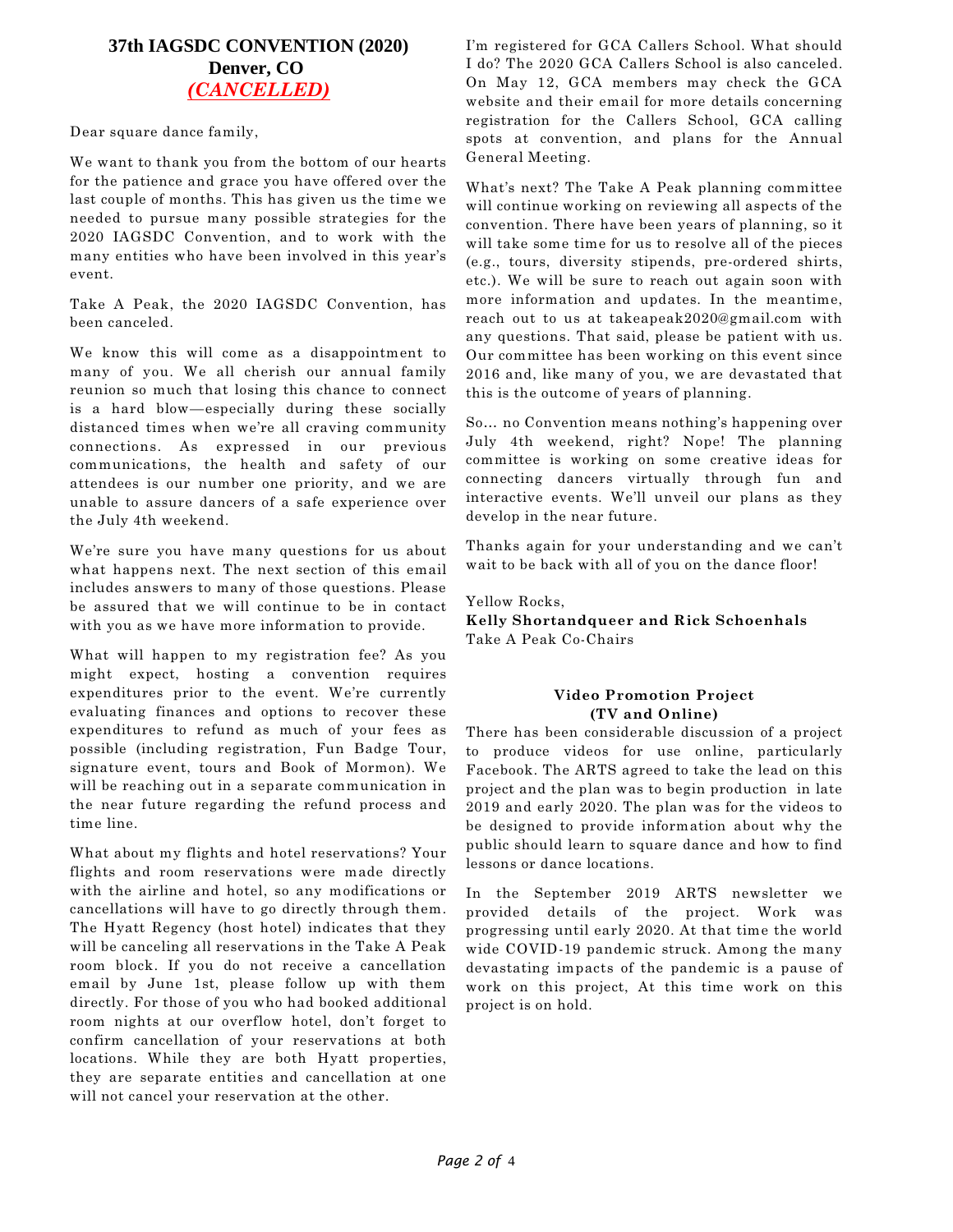#### **DANCING DURING COVID-19**

We asked the Officers, Board Members, and others if they are dancing OR if they know of any dancing. As of May 10, 2020 there have been NO reports of any dancing. What a sad situation. We pray each day for these challenging times to come to an end. To each of you - STAY SAFE!

## **ARTS ELECTRONIC MAILING LIST**

We maintain a mailing list for distribution of information to the dance community. These mailings include general or special interest topics.

We are looking for Email Tree Contacts in the following states: Alabama, Illinois, Indiana, Minnesota, Montana, Nevada, and Washington.

If you would like to help, contact **Jerry Reed**: [ExecutiveDirector@arts-dance.org](mailto:ExecutiveDirector@arts-dance.org)

## **RE-IMAGE PROJECT - UPDATE**

As the dance activity deals with the world wide COVID-19 pandemic; the "Re-Image Square Dancing" committee continues its very important work. Requests for promotion materials continue to be received. We have described the various promotion items many times in past newsletter issues.

The Re-Image Committee is offering small (1 ½ inch round) stickers with logo. These "Stick-on" stickers can be put on lap tops, telephones, boxes, etc. If you are interested in this new item (or any other Re-Image Item) please contact **Jim & Judy Taylor**  phone 303) 795-3278; or Email at

[jimta1@msn.com](mailto:jimta1@msn.com)

## **DO YOU SHOP AMAZON?** *WHY NOT DONATE TO THE ARTS AT THE SAME TIME?*

The ARTS has been approved to receive donations through the Amazon Smile web site. The following are features of this donation program:

## *You shop and Amazon Donates -*

AmazonSmile donates 0.5% of the price of your eligible AmazonSmile purchases to the charitable organization of your choice.

AmazonSmile is the same Amazon you know. Same products, same prices, same service. Support The ARTS by doing your shopping at <https://smile.amazon.com>

#### **ASSISTANT EXECUTIVE DIRECTOR**

As with many non-profit organizations, the work by the administrative staff is critical to the successful continuation of our work. We are looking for person to fill the position of Assistant Executive Director. **Jerry Reed** has been Executive Director since the organization was created in 2002. It is now time to begin the search for someone to assume this very important position when the time comes for Jerry to step down. Initially this person would function as a volunteer in the position of Assistant Executive Director. The following is the description of this position:

**"This position would be filled by a volunteer who would serve at the pleasure of the Board directly under the Executive Director and would provide support and services to the organization as directed by the Executive Director. The goal would be to have this person move into the position of Executive Director at some time in the future"**

Candidates do not have to be a Member, however, it is highly recommended they be actively involved with our dance activity. The primary function of this person would be to learn the duties and responsibilities of the Executive Director with the goal of assuming the Executive Director position.

## **DANCING FACT SHEET**

Looking for information to help you promote our dance activity? The focus of the FACT SHEET is to help those who deal with the media to help inform them of what the dancers know full well - this is a terrific activity with multiple benefits.

Please take a look at the Fact Sheet. Click on "Dance Fact Sheet" on the ARTS Web Site: <http://www.arts-dance.org/>

> **Do you have ideas to help promote our activity? Contact Jerry Reed Executive Director** [ExecutiveDirector@arts-dance.org](mailto:ExecutiveDirector@arts-dance.org)